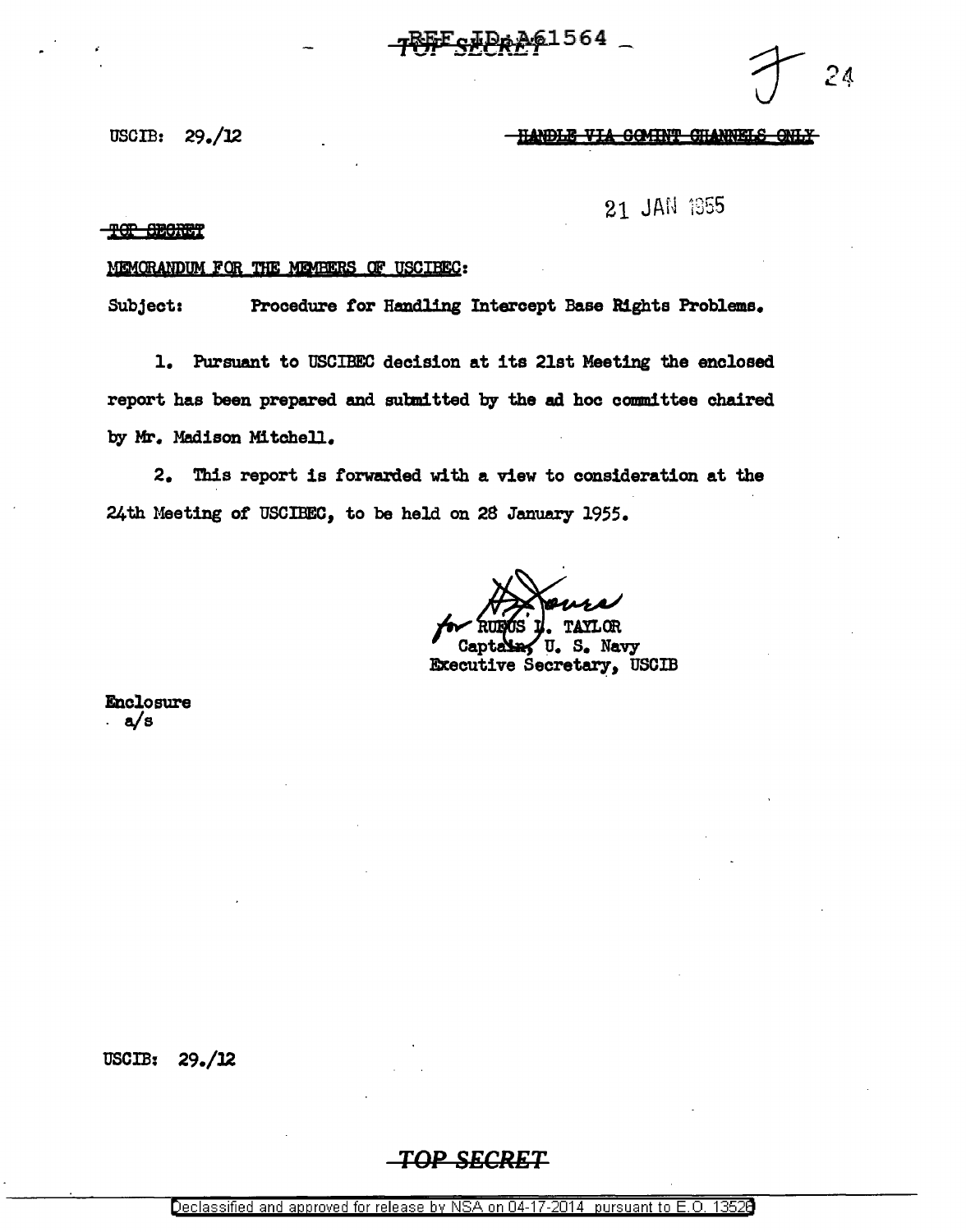**R-SECRET** 

20 January 1955

961564

# MEMORANDUM TO THE EXECUTIVE SECRETARY, USCIB

Subject: Ad Hoc Committee of USCIBEC on Base Rights

Inclosed is the Ad Hoc Committee's report on base rights setting forth the problems involved and the Committee's recommendations for future procedural arrangements. Although the Department of Defense was not represented on the Committee as originally constituted, after an initial perusal of the problem it was apparent that the Department was deeply involved in the entire base rights problem. At the request of the Chairman, Mr. P. J. Patton and Mr. Robert Drake, Office of Special Operations, Office of the Secretary of Defense, attended the Committee meetings and participated in the preparation of the report. Without this assistance the Committee would have been severely handicapped.

<del>-TOP SECRET</del>

FOR THE COMMITTEE:

/s/ Madison Mitchell MADISON MITCHELL. NSA Chairman

Enclosure with USCIB 29./12 dtd 21 Jan 55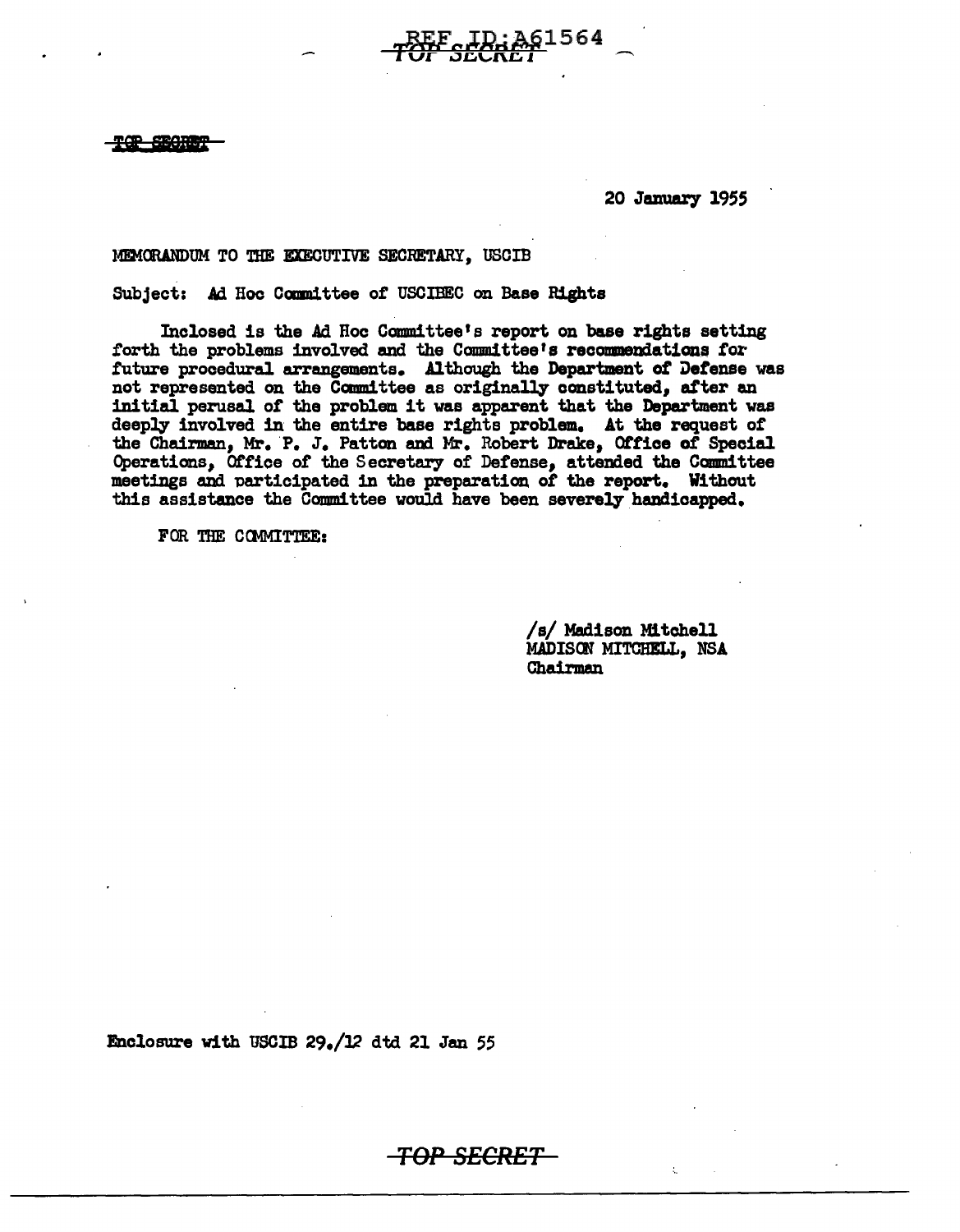

### **SECRET**

# MEMORANDUM FOR THE MEMBERS OF USCIBEC

Subject: Ad Hoc Committee of USCIBEC on Base Rights

Reference: USCIB 29./6 dated 18 October 1954 USCIB 29./7 dated 28 October 1954 USCIB 29./10 dated 24 November 1954

### PROBLEM

1. The Ad Hoc Committee was established in order to (a) examine existing base rights procedures, (b) recommend any modifications of existing procedures considered desirable, and (c) advise whether the creation of a standing committee of USCIBEC is considered desirable and, if so, recommend its composition.

### DISCUSSION

2. 'fhe Ad Hoc Committee believed that the CONINT base rights responsibilities both of and within the participating departments and agencies should be clarified for the infonnation of USCIB. The following specific interests were expressed:

- a. The State Department is interested in insuring that:
	- (1) The existing COMINT base requirements of all Services for a particular country be available for consideration at the same time. (To the extent possible, the ELINT requirements for the country should also be available.)
	- $(2)$  Before the State Department receives the COMINT requirements they be coordinated with all interested departments and agencies.
	- $(3)$  It be consulted in the determination of the agent to conduct the negotiations with the foreign rovernment, i.e., the Ambassador, Hilitary Advisory Group, Area Command Headquarters, etc.

b. Certain actions in fulfillment of CONINT base requirements can be handled successfully only in U.S. Non-CODIINT channels. The Department of Defense desired that such actions be removed from COMINT channels as early as possible.

c. USCIB interests in general base rights matters are as outlined in USCIB 29./6 and 29./7. All member agencies and departments have an interest in being informed of COHINT base requirements and initiation of negotiations for site surveys and installations as far in advance as possible. They also have an interest in information concerning the progress of negotiations and the deployment of units to the sites selected.

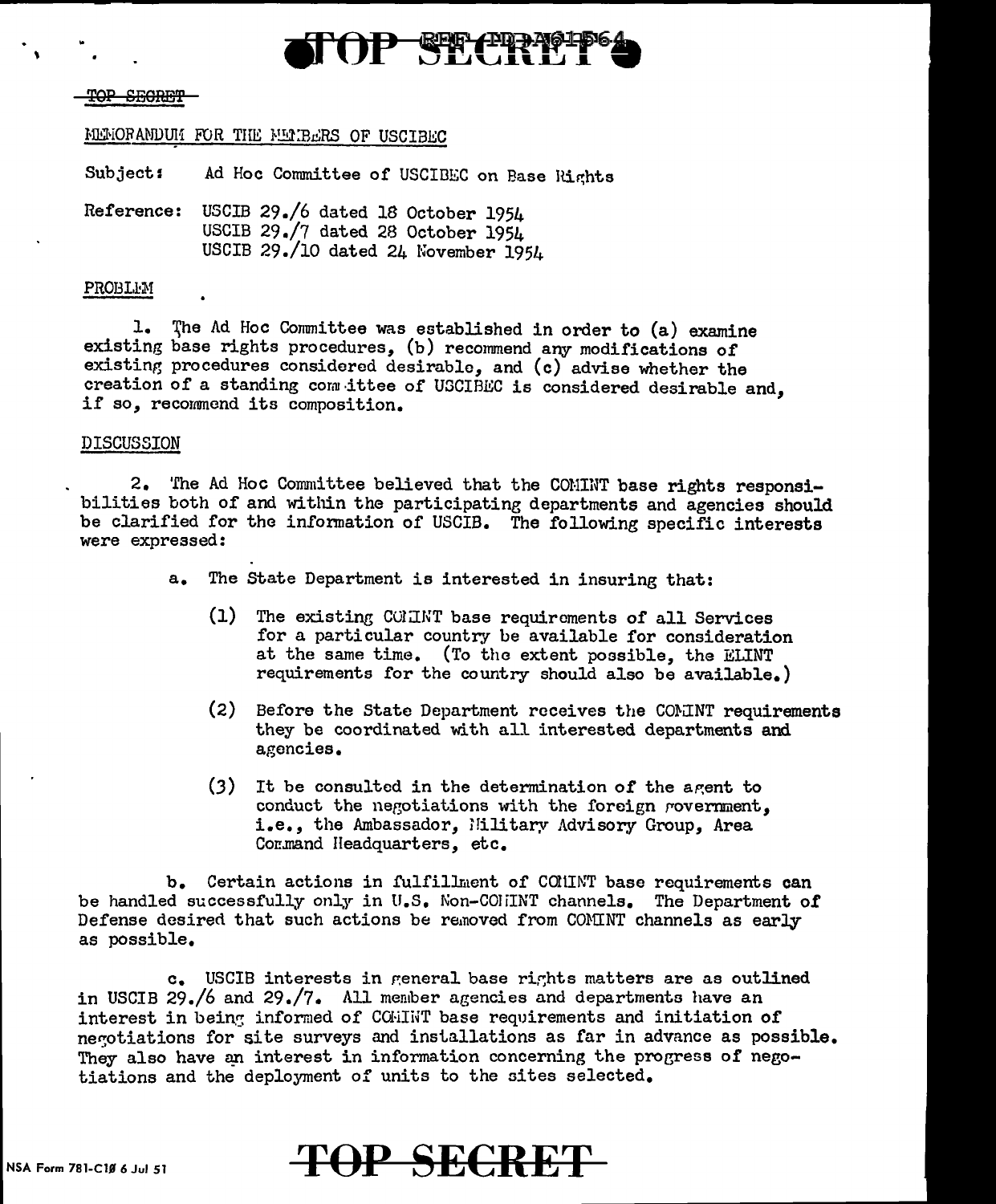

# <del>ref shcha't</del>

d. The National Security Agency and the Services involved in procuring rights for a particular COHIMI base are interested in all actions and correspondence from the outset of negotiations through final completion of the installation.

3. The following allocation of responsibilities was determined to exist within departments and agencies participating in the base rights procedures:

- a. Department of State
	- $(1)$ The Department of State is responsible for:
		- (a) Determining the political feasibility and timing of conducting COLINT site surveys and acquiring CONINT base rights.
		- (b) Determining the extent to which the Department of State should conduct or participate in negotiations for COMINT site surveys and base rights and the proper person to be approached in the foreign government.
		- (c) Conducting negotiations for CCHNT site surveys and base rights when appropriate.
		- $(d)$ Exercising general supervision over the political aspects of all negotiations for COLINT site surveys and base rights.
	- (2) Within the Department of State the geographic bureaus are responsible for all discussion, correspondence and action on COLINT base rights except for the following duties assigned to the Special Projects Staff of the Office of the Special Assistant, Intelligence:
		- (a) Handling all matters which USCIB policy requires to be handled in COMMINT channels.
		- (b) Handling all discussion and correspondence on relevant Third Party COMINT arrangements; details of the mission or operation of CAMINT facilities; and any quid pro quo involving provision of COMINT traffic, training or information.
		- Handling all inquiries, correspondence and discussions  $(c)$ relating to CGINT site survey requests and arrangements.



# **P SECRET**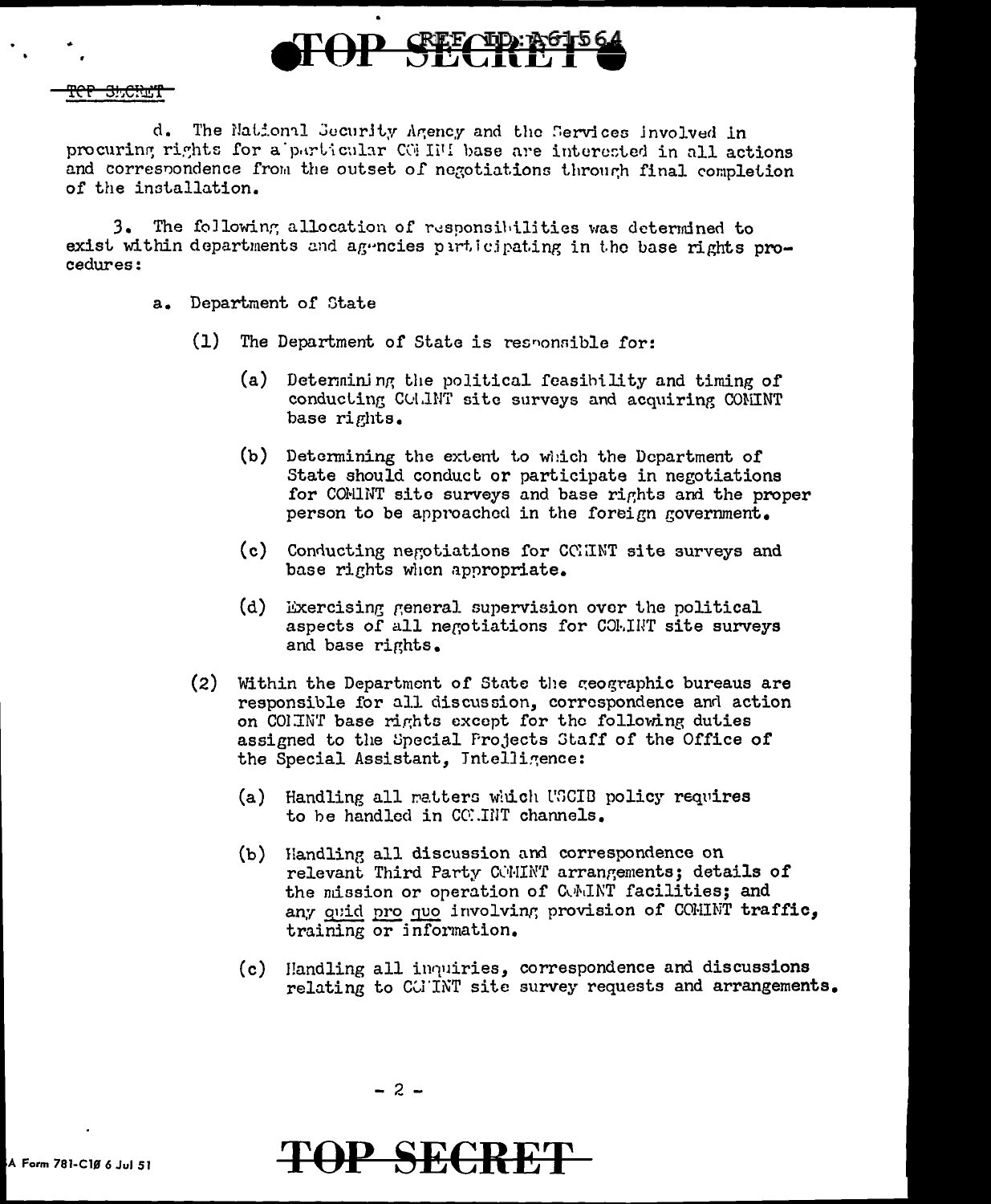

# <del>SECRET</del>

•

- (d) Handling preliminary informal inquiries relating to COMINT base rights.
- b. Department. of Defense
	- (1) The Department of Defense ia responsible for:
		- (a) Determining the military requirement for  $COLINT$ bases.
		- (b) Insuring the military COMINT base requirements are included in the over-all military base requiremento list and in country "packages."
		- $(c)$  Exercising general supervision over the military aspects of all site survey and base rights requirements.
	- (2) Within the Department of Defense, the Office of Foreign Military Affairs, (OFMA), Assistant Secretary of Defense, (International Security Affairs), is responsible for all aspects of site survey and base rights problems which USCIB policy does not require be handled in CONINT channels and which are not specifically assigned elsewhere. Among OFMA responsibilities are included the following specific duties:
		- (a) General supervision within the Department of all aspects of base rights and site survey actions.
		- (b) Final approval of all Defense requirements passed to the Department of State and coordination on, and concurrence in, all State/Defense correspondence required during the conduct of negotiations.
	- (3) The following named elements of the Department of Defense have been assigned the specific duties indicated.
		- (a) Office of Special Operations, Office of the Secretary of Defense (OSD) is responsible for:
			- 1 Handling all matters which USCIB policy requires to be handled in COMINT channels, and which are not otherwise specifically assigned within the Department.

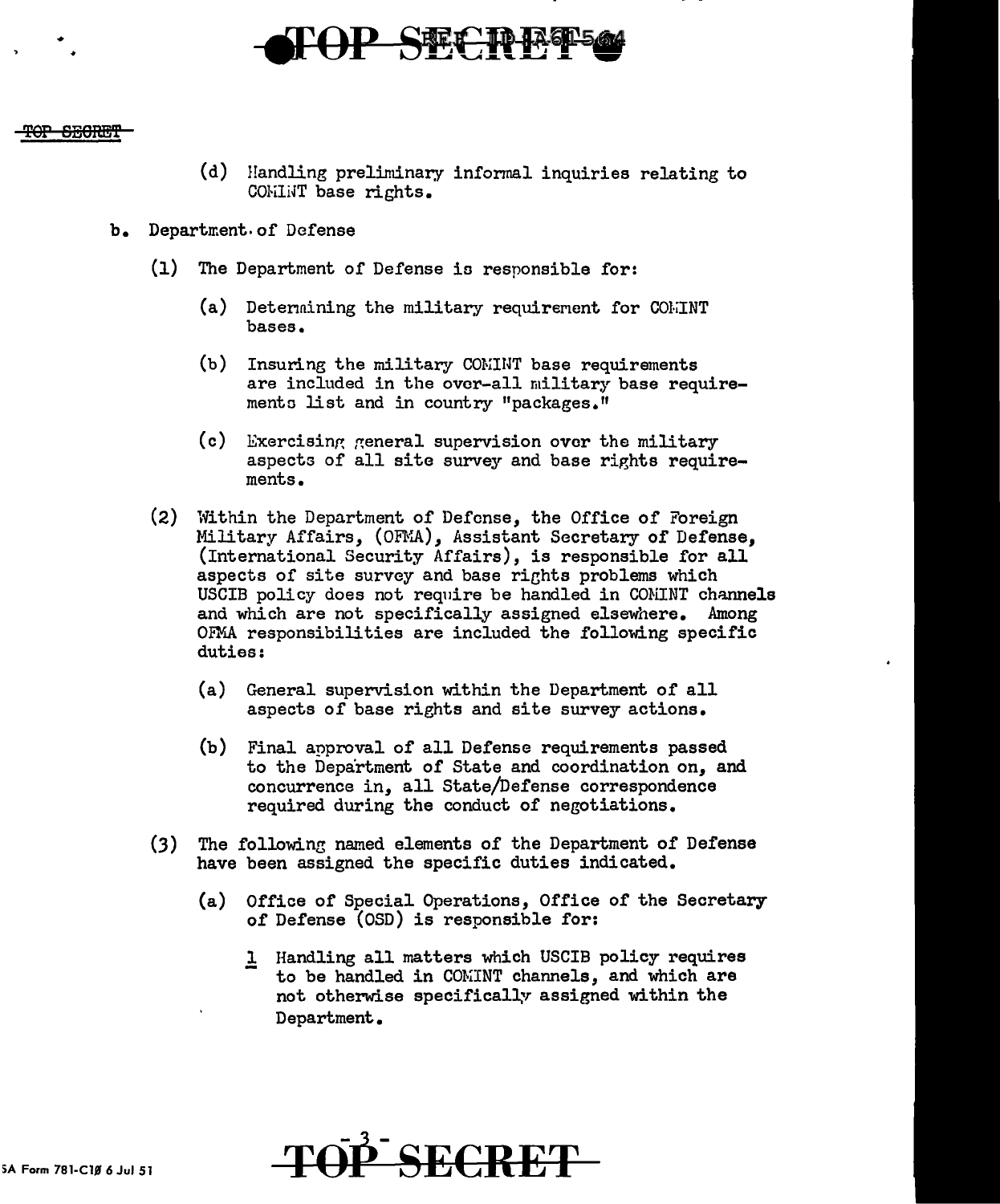

### <del>-SECRET</del>

- 2 Handling for OSD all discussion and correspondence on relevent Third Party COMINT arrangements; details of the mission or operation of COMINT facilities; and any quid pro quo involving provision of CUMINT traffic, training or information, when such duties have not been assigned to NSA.
- ~b) The Service l!:xecutive Agent of the ·Department of Defense for each country is responsible for:
	- l Preparing and furnishing to the Department of State the "package" requirements for both base rights and site surveys.
	- 2 Requesting the Area Command Headquarters involved to conduct site surveys.
- (c) A representative of the Department of State  $(Mr_{\bullet})$ W. Park Armstrong, Jr.) and a representative of the Department of Defense (Major J. Craig Teller, USAF) have been designated under an exchange of letters for their respective departments to communicate directly to effect an exchange of information on site survey projects.
- c. Department of the Army
	- (1) The requirements for Army intercept facilities overseas are coordinated unofficiall: by NSA with the Army Security Agency (ASA), and are submitted by ASA through the Assistant Chief of Staff, G-2, Department of the Army, for inclusion in the Survey of Current U.S. Base Requirements Outside the Continental limits of the U.S. Acting for G-2, Department of the Army, ASA serves as the point of contact for all matters concerning Army COHINT base requirements and effects coordination and exchange of. information with other Services and Agencies in this field as appropriate.
	- (2) Within the Department of the Army, the ACofS G-J is responsible for the preparation, consolidation and annual review of the U.S. Army base requirements overseas and presentation of the requirements to the JCS for consideration and approval. G-J DA specifically:
		- (a) Supervises the Department of the Army participation in negotiations for overseas bases.

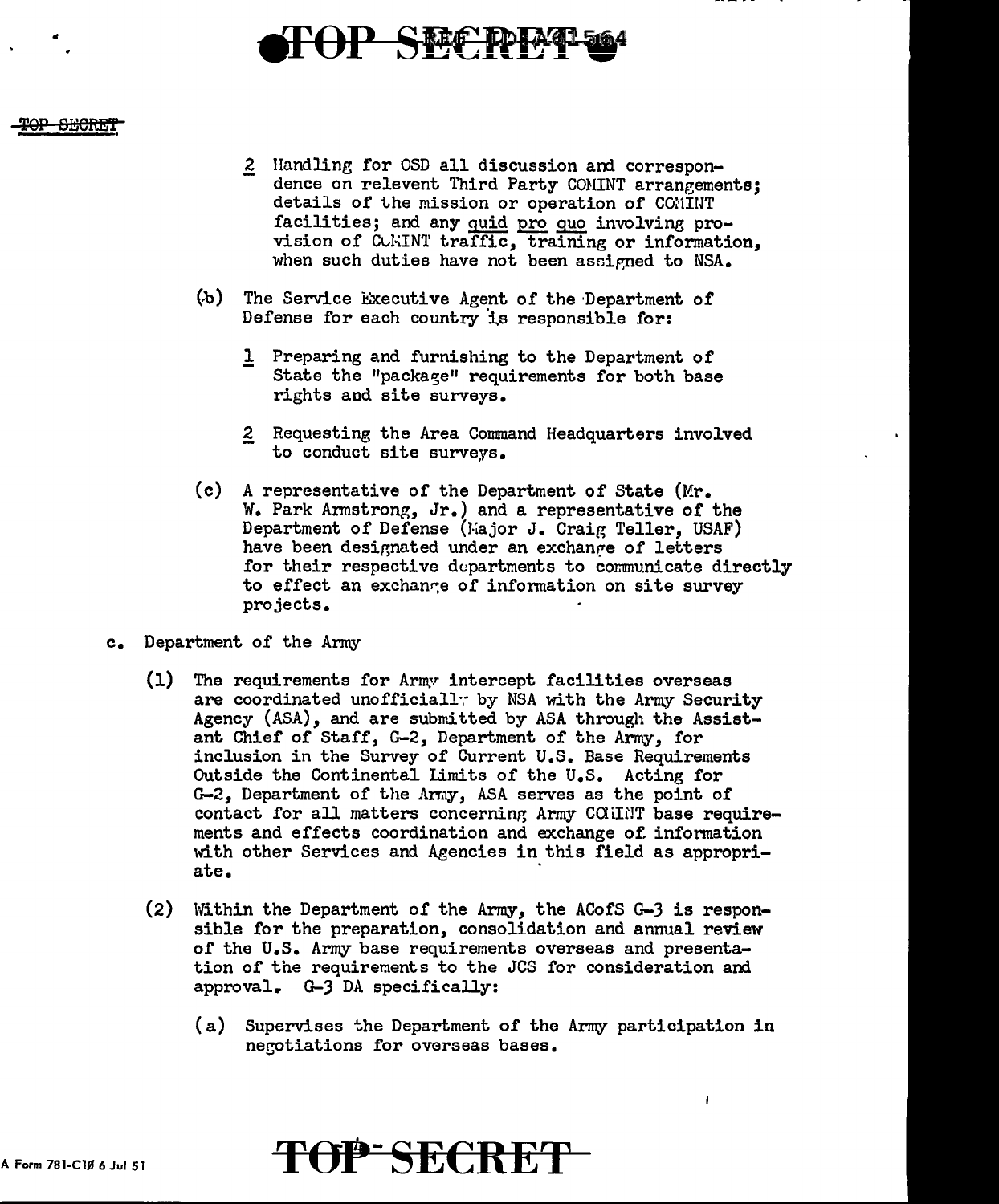

#### <del>SLIGRET</del>

- (b) lonitors the Army interests in nerotiating instructions that are issued by the Departments of State and Defense.
- (c) Insures the Department of the Army and overseas commands are appropriately represented in these negotiations either by sending a representative from G-3 or authorizing the command concerned to represent the Army.
- (d) Provides the personal representative of the Secretary of the Army (It. Col. S. Young) on all matters pertaining to base rights negotiations.
- (e) Serves as central depository, within the Army, of all international base rights agreements.
- (f) Notifies the overseas commander of the requirement for site surveys, where appropriate.
- d. Department of the Navy.
	- (1) Within the Department of the Navy the Chief of Naval Operations, Director of Naval Communications (DNC), is responsible for planning detailed CCMINT base requirements on such tasks as are delegated to the Navy by Director, National Security Agency. DNC (Op-30) states Navy's CCMINT base requirements in non-codeword terms and passes them to the Director, Logistic Plans Division (Op-40). At this point COMINT base requirements are outside special channels and are combined with all other Navy requirements for that area. The Logistic Plans Division (Op-40) passes total Navy base requirements to the appropriate component of the Service which has been designated service executive agent for the Department of Defense. logistic Plans Division (Op-40) handles whatever further coordination is required between Navy and the scrvice executive agent until base rights agreements are signed, after which time DNC (Op-30) again assumes responsibility. In the event COMMINT ouid pro quo is raised by the foreign country via non-CCMTHT channels leading to Iogistic Plans Division (Op-40), that office would immediately refer the ratter to DNC (Cp-30), who would in turn refer it to Director of Naval Intelligence  $(0p-92)$  for appropriate action, including reference to USCIB.

 $-5-$ 

**TOP SECRET**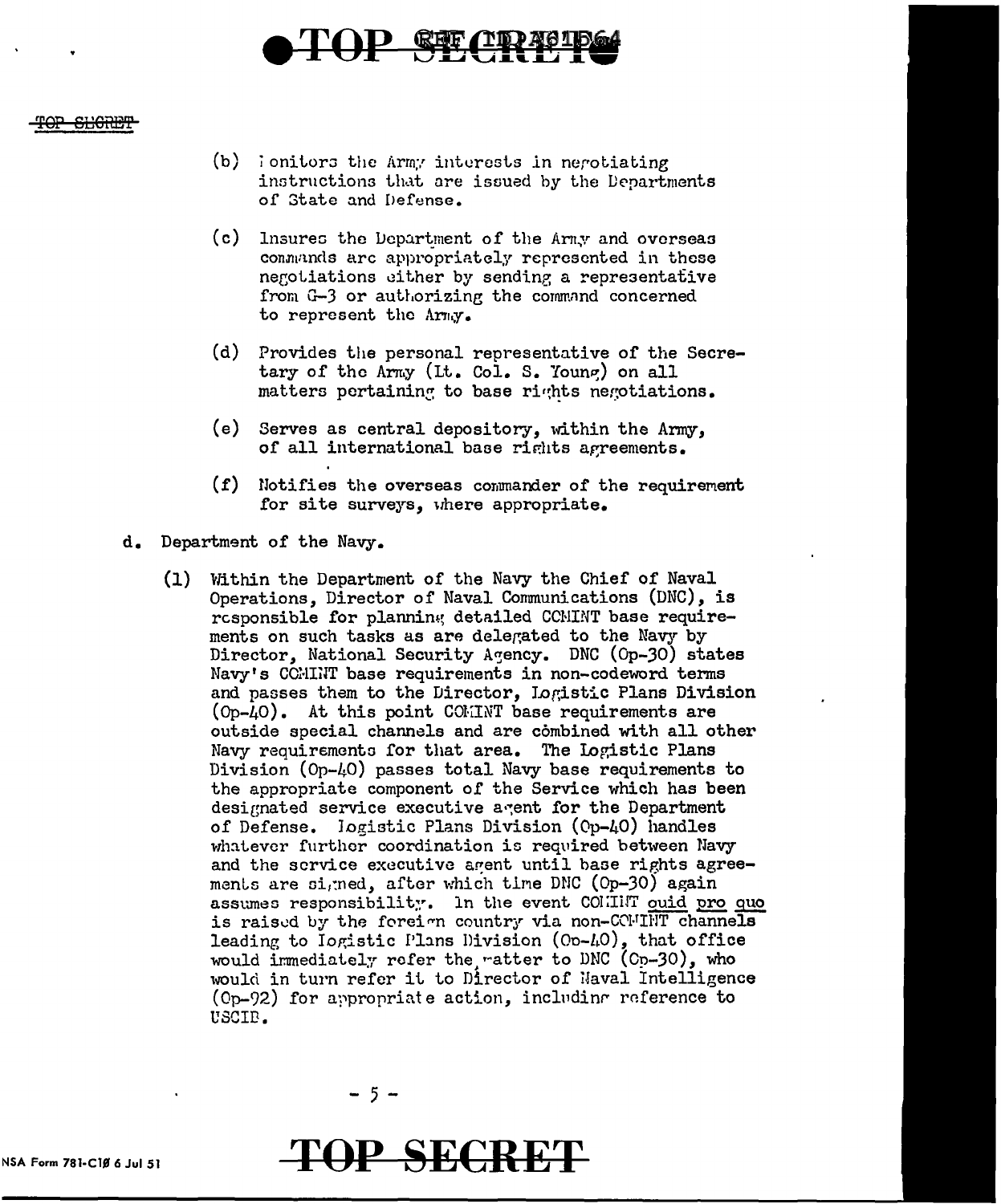



- e. Department of the Air Force.
	- (1) General responsibilities of the Air Force in fulfillment of CCI.INT Base Rights requirements are:
		- (a) Completing the preparatory work prior to the initiation of negotiations.
		- $(b)$  Mionitoring the international negotiations for military rights from the Air Force standpoint.
	- (2) The role of the Director of Intellir,ence within the Air Staff with regard to procurement of COMINT rights in foreign countries is as follows:
		- (a) Acts as point of contact within the Air Staff for transmitting to the Director of Operations information on sites and operating locations required by USAF Security Service.
		- (b) Monitors plans and programs prepared in fulfillment of COMINT intercept requirements levied upon the Air·Force.
		- (c) Initiates actions to obtain authority for AF COMINT site surveys.
		- (d) Throughout negotiations for site surveys, base rights, and the establishment of AF intercept installations, monitors the correlation of AF Intelligence requirements with planned facilities.
		- (e) Maintains close liaison with all Air Staff offices having interest in the preparation of COMINT rights required, site surveys, and conduct *of* all air base matters in fulfillment of these CONINT requirements.
	- (3) The Director of Operations, Hq USAF, is responsible for consolidatine; the AF requirements (including CONINT requirements) in overseas areas. The "Statement of USAF military requirements" thus developed is forwarded to the Director of Plans for further action. (Note: If the USAF requirements have not previously been forwarded to the Director of Plans for consolidation in the JCS annual review, and are strategic in nature, the Director of Plans will forward these requirements to the JCS for approval.)

# SA Form 781-ClB *6* Jul 51 **T()P SECRE'F**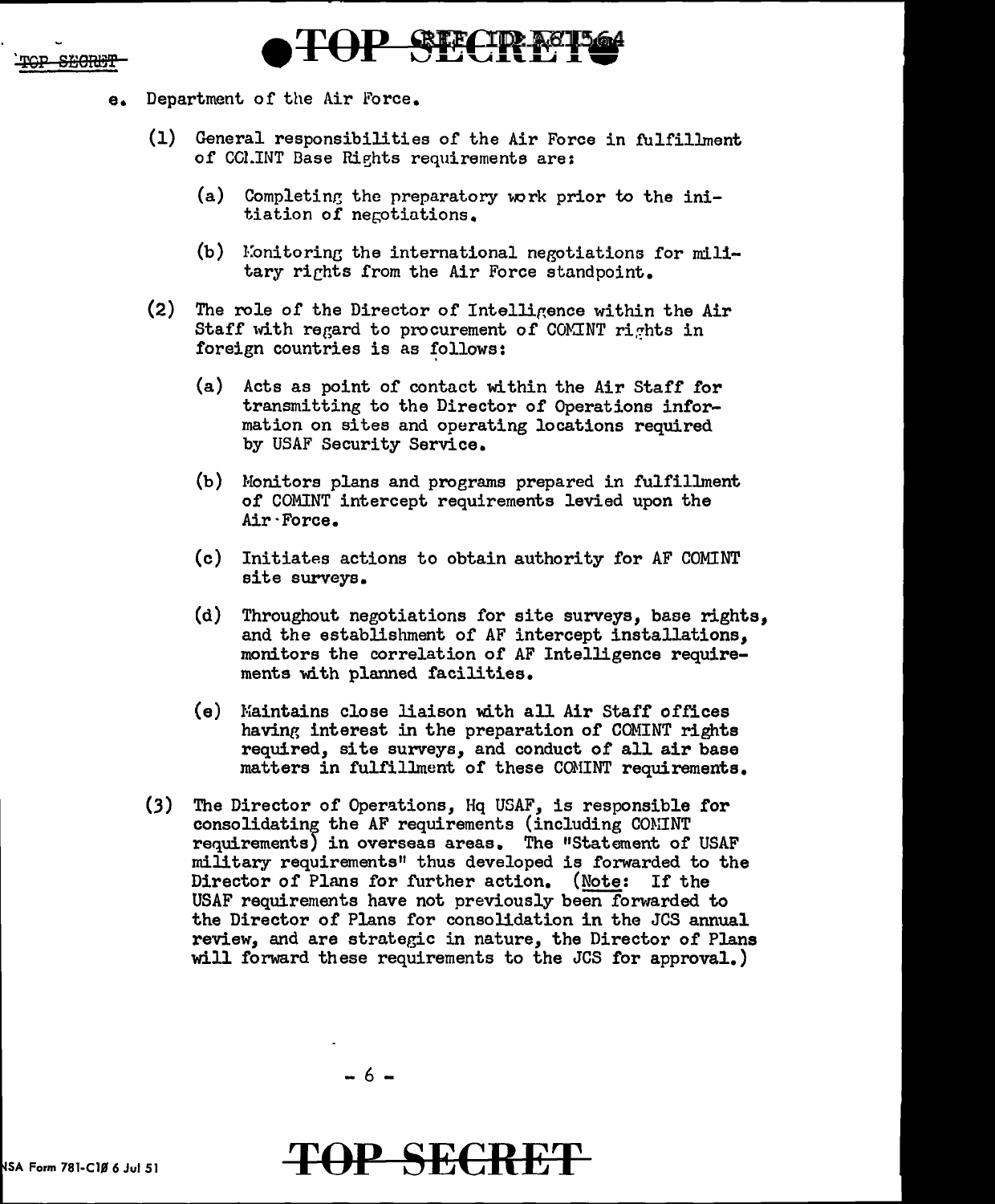

(4) The Director of Plans will upon reciept of a "Statement of Requirements" from the Director of Operations, which will necessitate international negotiations, initiate the necessary action to consolidate the AF requirements with those of the Anny and the Navy in a "statement of U.S. military requirements" which may be used as a basis for negotiations.

# THE AIR FORCE AS EXECUTIVE AGENT

- (5) The preliminary work of any particular series of negotiations is the responsibility of one military department, as mutually agreed, which acts as the coordinating agency within the Department of Defense throughout the course of negotiations and until an agreement is successfully concluded.
- (6) The preliminary work of the Air Force when designated Service Executive Agent, prior to the opening of negotiations, consists of three steps:
	- {a) Consolidating the military requirements of the three Services into a single "statement of U.S. military requirements".
	- (b) Insuring that a draft of an appropriate agreement is prepared; or, in the absence of such a document, indicating the type of arrangements desired.
	- (c) Coordinating the development of negotiating instructions with the State Department and the other interested agencies.
- $(7)$  The Director of Plans, Hq USAF (when designated Executive Agent) will in coordination with the Air Force General Council, the Department of State, and the other Services, insure that a proposed governmental agreement to provide the necessary military rights, is prepared. If a formal full-scale agreement is not required, instructions as'to the type of arrangements required will be prepared as a substitute: The Director of Plans, Hqs USAF, will complete the "negotiating package" normally consisting of:
	- $(1)$  A statement of military requirements.
	- (2) Proposed governmental agreement.



OP SECRET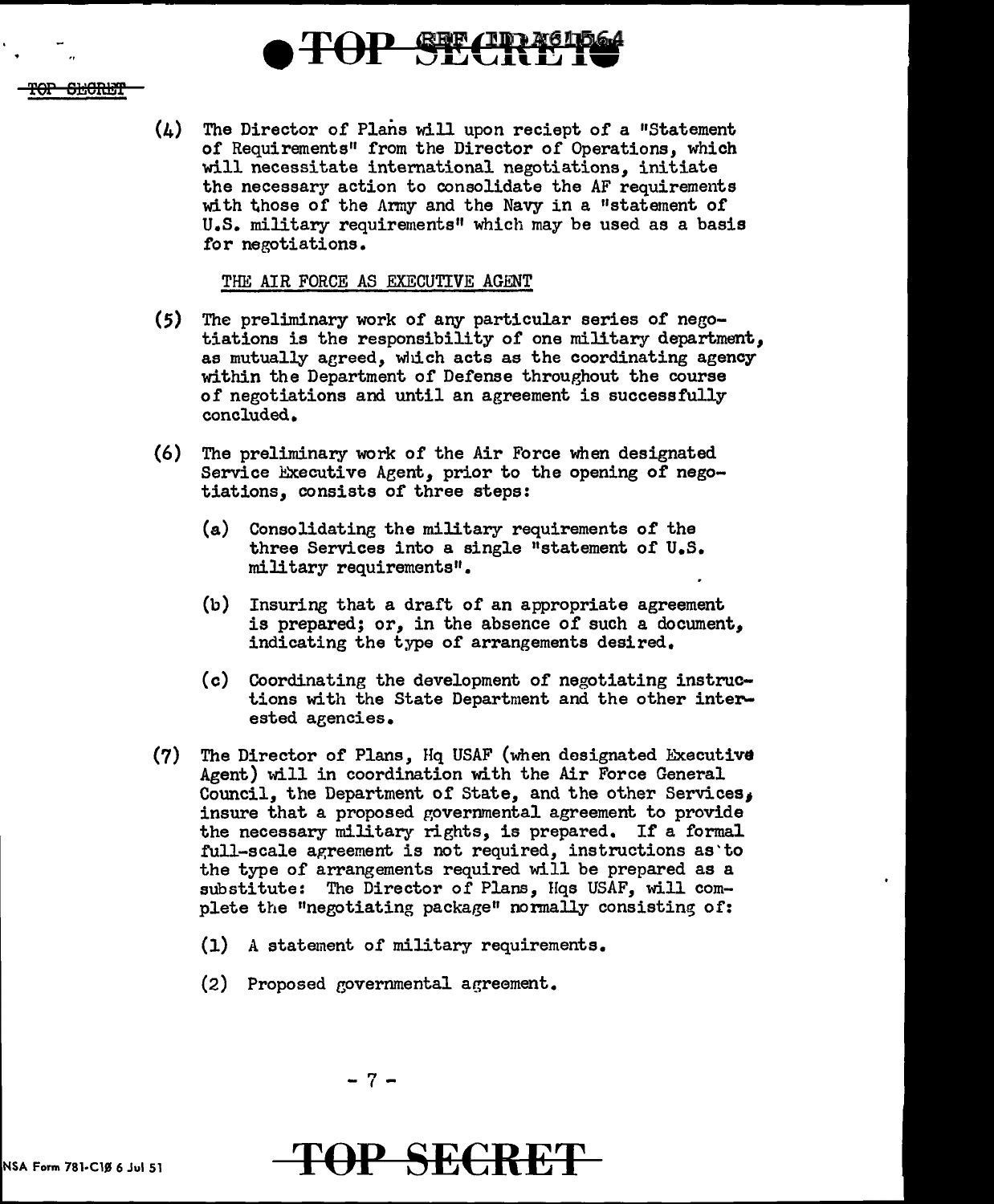

# -SEGRET

- (3) A letter from the Secretary of Defense to the Secretary of State elaborating on the first two documents. The letter to the Secretary of State will also formally request that negotiations be initiated for the military rights desired. This "package" will be coordinated uith all interested agencies.
- (8) In actions during and following neeotiations, the Director or Plans (for all cases in which the USAF is the coordinating Department) will continue to represent the Department of Defense in all phases of the negotiations. This involves continual coordination with the Army, Navy, Departments of State and Defense, as well as the other interested offices within the Air Staff. This responsibility continues throughout the entire course of negotiations and during the period following the completion of negotiations when certain follow-up implementation actions nmst be taken.

f. National Security Agency, through Plans and Policy Division is responsible for:

- (1) Formulating the COMINT base rights requirements for approval by the Secretary of Defense.
- (2) Preparing COlL!NT quid pro quo recommendations for approval by UGCIB. USA is also responsible for providing a technical consultant to the negotiators should one be required.
- (3) Nominating the military service (or services) to perform site surveys.
- (4) Providing Terms of Reference for site surveys and for providing technical assistance as may be required in implementing the surveys.
- (5) Analyzing the results of site surveys and determining the specific location of the unit in the country.
- (6) Handling informal inquiries relating to COMINT base rights and site survey matters.

## RECOMMENDATIONS

4. The Ad Hoc Committee recommends acceptance of the following additional responsibilities which will satisfy specific interests of participating departments and agenciest